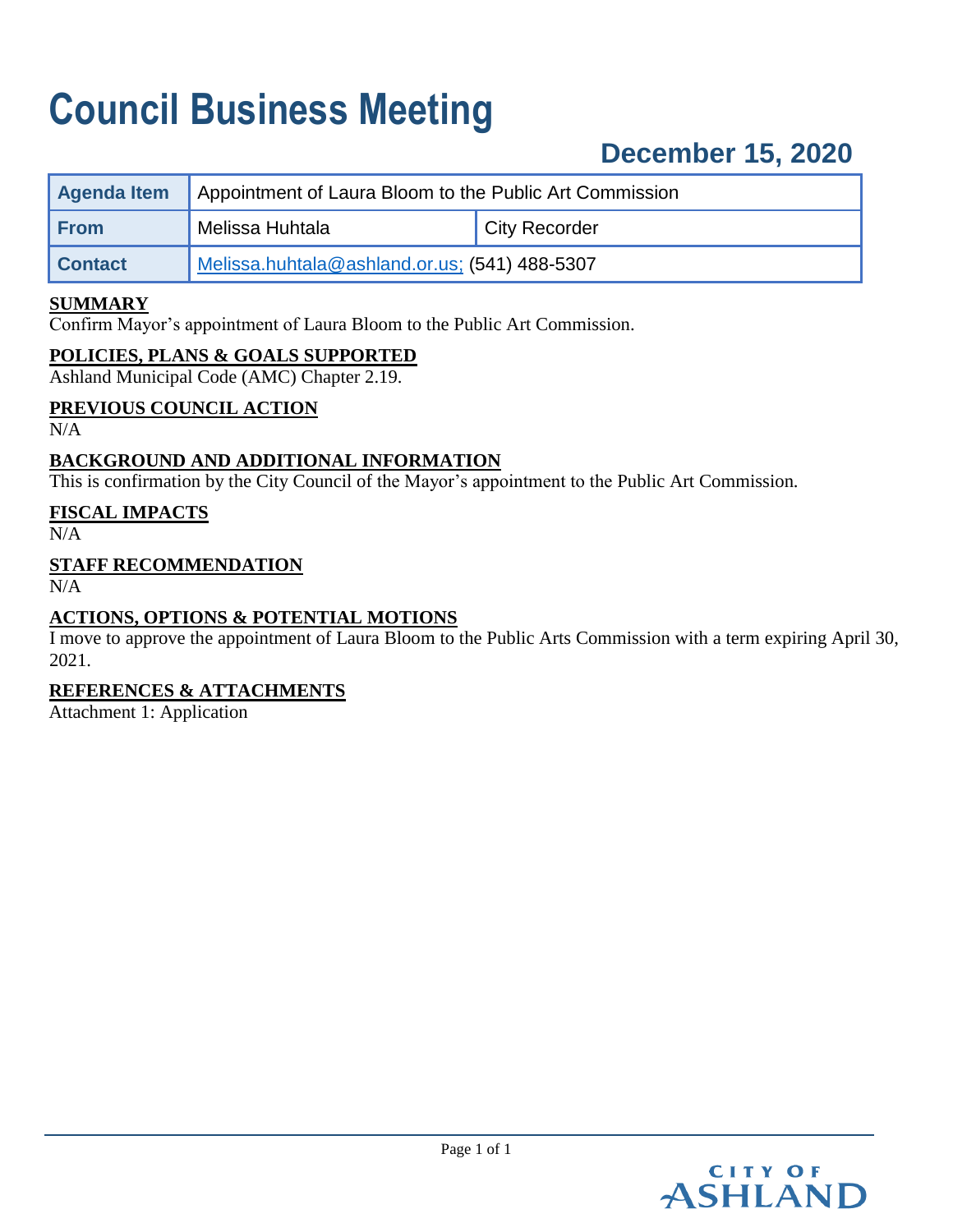### ASHLAND **APPLICATION FOR APPOINTMENT TO CITY COMMISSION/COMMITTEE**

CITY OF

Please type or print answers to the following questions and submit to the City Recorder at City Hall, 20 E Main Street, or email melissa.huhtala@ashland.or.us. If you have any questions, please feel free to contact the City Recorder at 488-5307. **Attach additional sheets if necessary.**

| Requesting to serve on: Public Art Commission                                                                                                                               |                                                 |  |
|-----------------------------------------------------------------------------------------------------------------------------------------------------------------------------|-------------------------------------------------|--|
| 695 Mistletoe Rd. Suite C, Ashland, Oregon 97520<br><u> 1980 - Antonio Alemania, prima prestava postala de la provincia de la provincia de la provincia de la provincia</u> |                                                 |  |
| Physical Address <b>Physical Address</b>                                                                                                                                    |                                                 |  |
| Production Assistant, Art Authority,                                                                                                                                        | Phone: Home                                     |  |
|                                                                                                                                                                             | Work 541.944.5533                               |  |
|                                                                                                                                                                             | Email <u>______________</u>                     |  |
|                                                                                                                                                                             | Fax                                             |  |
|                                                                                                                                                                             | Portland State University, University of Oregon |  |
| Bachelor of Interior Architecture                                                                                                                                           |                                                 |  |
|                                                                                                                                                                             |                                                 |  |
|                                                                                                                                                                             |                                                 |  |

What additional training or education have you had that would apply to this position? I have a minor in Art History. As stated below, I consider my work experience as training in the arts.

#### **2. Related Experience**

What prior work experience have you had that would help you if you were appointed to this position?

 $\mathcal{L}_\text{max}$  , and the contribution of the contribution of the contribution of the contribution of the contribution of the contribution of the contribution of the contribution of the contribution of the contribution of t

I have 25 years of design experience in the field of commercial and high end residential archtectural

projects. As a designer, art is fundamental to the process, as is collaboration in creating a successful outcome.

I oversaw fine art research for website content as manager for Art Authority's summer internship program.

Do you feel it would be advantageous for you to have further training in this field, such as attending conferences or seminars? Why? The scope of public art is unlimited and

everchanging making any additional training encouraged and welcome.